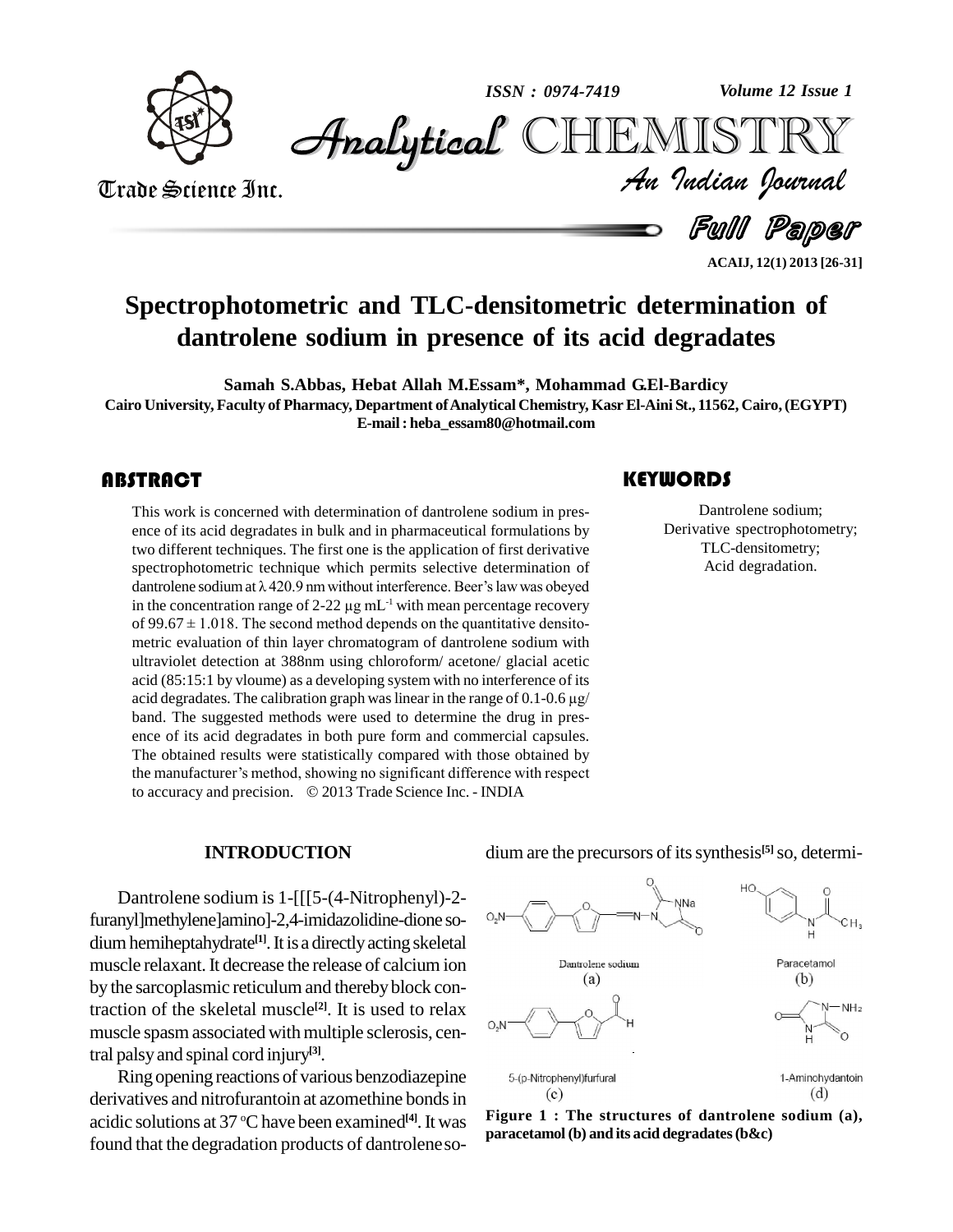nation of dantrolene sodium in presence of them is considered as stability and purity indicating method. Dantrolene sodium (DNT) is co-formulated with  $\frac{H}{grade}$ paracetamol (PCM) in the form of dantrelax<sup>®</sup> compound capsules. The structures of DNT, its acid degradates and PCM are shown in Figure 1.

Different techniques have been published for the quantitative determination of DNT in dosage form or in biological fluids in presence of its metabolites including; Spectrofluorimetry<sup>[6,7]</sup>, high performance liquid chromatography<sup>[8-16]</sup>, polarography<sup>[17-19]</sup>. A spectrophotomet[ic (A) study of the changes accompanying the degradation of dantrolene in acidic medium is also reported $(20)$ . To the best of our knowledge, no study has been described for the determination of DNT in presence of its acid degradates in pharmaceutical formulation. Therefore, it was desirable to develop a simple and fast procedure that could be applied in quality control laboratories for the quantitative determination of DNT in bulk powder, in pharmaceutical formulation and in presence of its degradates. In this work, two methods based on UV derivative spectrophotometry (first derivative) and TLCdensitometry are described for the determination of the drug in presence of its degradates.

### **EXPERIMENTAL**

#### **Instruments**

- (a) Spectrophotometer: Double beam UV-Visible spectrophotometer (SHIMADZU, Japan) model UV-1601 PC with quartz cells of 1cm pathlength, connected to IBM compatible computer and HP 680 inkjet printer. The bundled software was UVPC personal spectroscopy software version 3.7. The spectra bandwidth was 2 nm and wavelength scanning speed 2800 nm/min.
- (b) TLC aluminum plates, precoated with silica gel  $60$  $F<sub>254</sub>$  20x20 cm and 0.25 mm thickness (E. Merck, Germany).
- (c) CamagLinomat autosampler(Switzerland),Camag microsyringe  $(100 \,\mu L)$  and Camag TLC Scanner 3S/N/30319 with win CATs software.
- (d) Chromatographic tank 20x21x9 cm(Dessaga).
- (e) UV short wavelength (254) lamp (Dessaga, Ger many).

#### **Reagents**

All chemicals and reagents are of pure analytical grade.

- (1) DMF of spectroscopy analytical grade (E.Merck, Germany).
- (2) Acetonitrile/hydrochloric acid  $(1 N)$ , aqueous solution (90: 10 by volume) mixture (ACN/HCl mixture), (E.Merck, Germany).
- (3) Sodium hydroxide, 0.2%, aqueous solution (Adwic).
- (4) Chloroform, acetoneandacetic acidofHPLCgrade (E.Merck, Germany).

#### **Samples**

- (a) **Pure standard**: DNT and PCM pure substances were kindly supplied by Chemipharm Pharmaceutical Industries, Egypt. S.A.E. The purity of DNT was found to be 99.56% according to the manufacturer's method and the purity of PCM was checked spectrophotometrically according to the official method and found to be 99.01%.
- (b) **Degraded sample**: 5-(p-Nitrophenyl)furfural (NPF) and 1-aminohydantoin hydrochloride (AHD) were purchased from Sigma-Aldrich (Steinheim, Germany). The purity of NPF andAHD were la belled to be 98% for both. It was also confirmed by evaluating their melting points and comparing them to that found in literature  $(204-206$  and  $201-$ 205 <sup>o</sup>C, respectively) **[21]**.
- (c) Pharmaceutical dosage form: Dantrelax®compound capsules were purchased from Egyptian market. Each capsule is claimed to contain 25 mg of dantrolene sodium and 300 mg of paracetamol batch number 060341, 061227 and 056018. Dantrelax<sup>®</sup> compound capsules are manufactured by Chemipharm Pharmaceutical Industries, Egypt. S.A.E.

#### **Standard solutions**

- the derivative spectrophotometric method. (1) Stock standard solutions of DNT  $(0.04 \,\mathrm{mg\,mL^{-1}})$ ,  $PCM$  (0.40 mg mL<sup>-1</sup>), NPF (0.0217 mg mL<sup>-1</sup>) and AHD  $(0.0152 \text{ mg} \text{ mL}^{-1})$  in ACN/HCl mixture for
- *I*<br>*Img mL<sup>-1</sup>)* and<br>*IISTRY*<br>*IISTRY*<br>*Indian bouvaal* (2) Stock standard solutions of DNT  $(0.05 \,\mathrm{mg}\,\mathrm{mL}^{-1})$ , PCM (0.20 mgmL -1), NPF (0.0271 mgmL -1) and AHD  $(0.0189 \text{ mg} \text{ mL}^{-1})$  in ACN/HCl mixture for

**Analytical** CHEMISTRY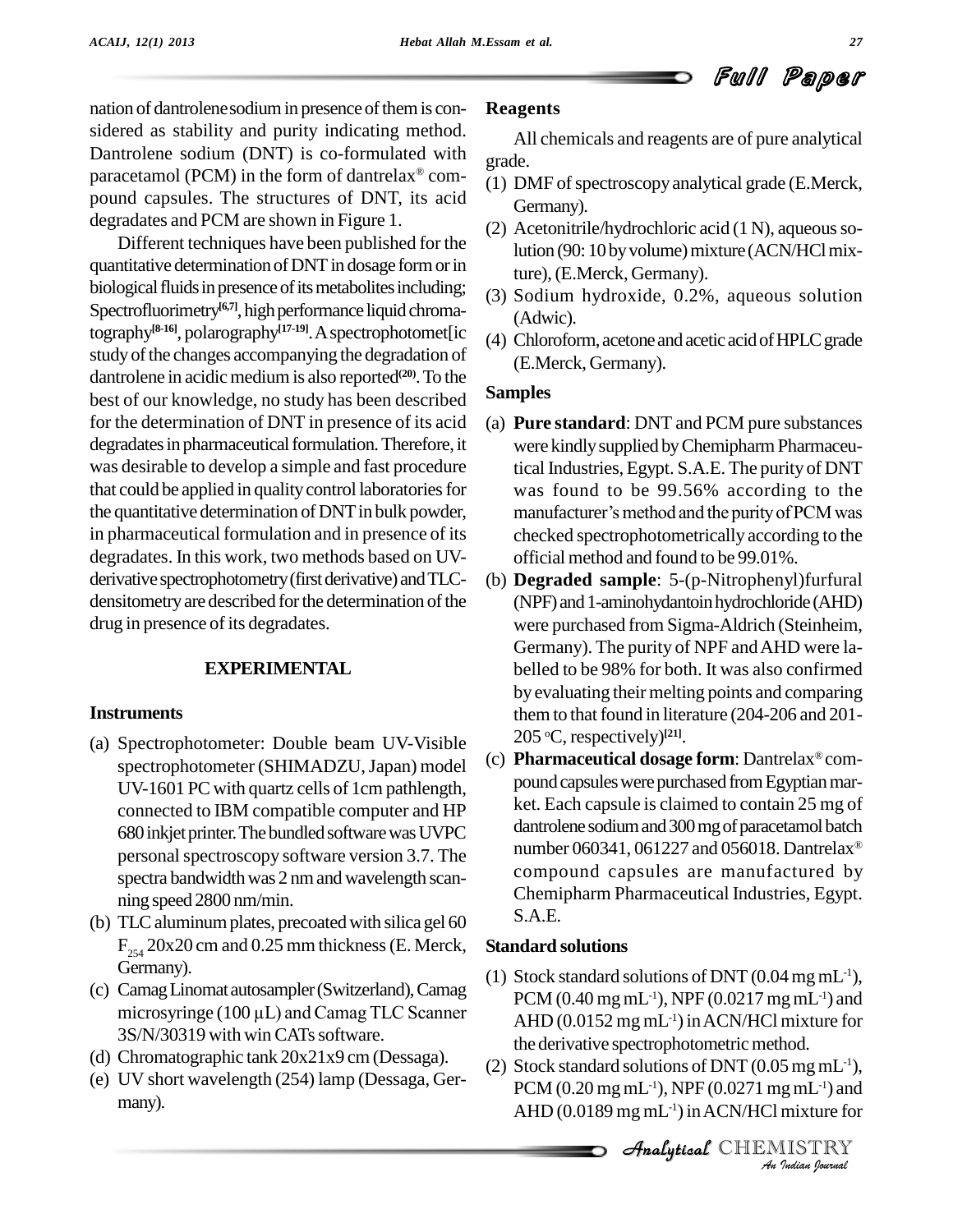| 28                                  | Spectrophotometric and TLC-densitometric determination of dantrolene sodium |                                                                                                                 |           |  | ACAIJ, 12(1) 2013             |
|-------------------------------------|-----------------------------------------------------------------------------|-----------------------------------------------------------------------------------------------------------------|-----------|--|-------------------------------|
| Fwll<br>Paper                       |                                                                             |                                                                                                                 |           |  |                               |
|                                     | <b>TABLE 1: Analytical data for the determination of dantrolene sodium</b>  |                                                                                                                 |           |  |                               |
|                                     |                                                                             | (Linear regression, $A = bC + a$ )*                                                                             |           |  |                               |
| <b>Methosd</b>                      | <b>Concn range</b>                                                          | Intercept (a)                                                                                                   | Slope (b) |  | Correlation coefficient $(r)$ |
| First derivative                    | 2.00-22.00 $\mu$ g mL <sup>-1</sup>                                         | 0.0233                                                                                                          | 0.0587    |  | 0.9999                        |
| Densitometry                        | $0.100 - 0.600 \mu g/b$ and                                                 | 0.31622                                                                                                         | 2.0289    |  | 0.9998                        |
|                                     | *a is the analytical signal and C is the concentration                      |                                                                                                                 |           |  |                               |
| the TLC-densitometric method.       |                                                                             | Construct the calibration curve representing the re-                                                            |           |  |                               |
| <b>Laboratory prepared mixtures</b> |                                                                             | lationship between the integrated peak area of the drug<br>and its corresponding concentration in ug/band. Com- |           |  |                               |

| TABLE 1 : Analytical data for the determination of dantrolene sodium |  |
|----------------------------------------------------------------------|--|
|----------------------------------------------------------------------|--|

### **Laboratory prepared mixtures** µ

and PCM including the market ratio and different concentrations of the degradates which were mixed in the ratio of 1:1 according to their molecular weights to simulate the natural process of degradation.

#### **Procedures**

#### **Construction of calibration graphes**

#### **a. First derivative** (<sup>1</sup>**D**) spectrophotometric method stock so

 $\frac{1}{\text{first derivative (1D) spectrum}}$  aliquot<br>Transfer accurate aliquots equivalent to 20 – 220 the deg  $\mu$ g of DNT from its stock solution (0.04 mg mL<sup>-1</sup>) into a series of 10-mL volumetric flasks and complete to mark with ACN/HCl mixture.. Record the first derivaa series of 10-mL volumetric flasks and complete to<br>mark with ACN/HCl mixture.. Record the first deriva-<br>tive spectra using scaling factor = 50 and  $\Delta \lambda$  = 4.

Construct the calibration curve relating the peak amplitudes of  $\rm{^{1}D}$  spectra at 420.9 nm to the corre- trac sponding drug concentrations.Compute the regression equation. Let be a series of 10-mL volumetric flasks and complete to responsive a series of 10-mL volumetric flasks and complete to responsive spectra using scaling factor = 50 and  $\Delta \lambda$  = 4. Construct the calibration curve relati

#### **b. TLC-densitometric method**

Following conditions; source of radiation: deuterium *India*<br>
Jource of radia<br>
Jance mode, speed: 20 mm<br>
ISTRY Into a set of 10-mL volumetric flasks, transfer acdard stock solution of DNT  $(0.05 \text{ mg} \text{ mL}^{-1})$ , then coma series of 10-mL volumetric flasks and complete to<br>mark with ACN/HCl mixture.. Record the first deriva-<br>tive spectra using scaling factor = 50 and  $\Delta \lambda$  = 4. Construct the calibration curve relating the peak plete to v<br> of each concentration using the autosampler to TLC plates. Bands were spaced 1.5 cm apart from each other and 1.5 cm apart from the bottom edge of the plate. Develop the plates by ascending chromatogra phy in a chromatographic chamber presaturated with themobile phase; chloroform/ acetone/acetic acid (85: 15: 1 by volume) for one hour. Dry the plate in airat room temperature, detect under UV lamp and scan at 388 nm. Record the area under the peak under the lamp, scan mode: absorbance mode, slit dimension: 3  $mm \times 0.45 \, mm$ , scanning speed:  $20 \, mm/S$ , band length: 4mm.

example and its corresponding concentration in  $\mu$ g/band. Com-<br>Prepare mixtures contain different ratios of DNT pute the regression equation Construct the calibration curve representing the relationship between the integrated peak area of the drug pute the regression equation

#### **Analysis of laboratory prepared mixtures**

#### **a.First derivative ( <sup>1</sup>D)spectrophotometricmethod**

<sup>-1</sup>) into stock solutions (0.0217 mg mL<sup>-1</sup> and 0.0152 mg mL<sup>-1</sup>, Into a series of 10-mLvolumetric flasks, transfer accurately, aliquots equivalent to <sup>20</sup> - <sup>200</sup> µg of DNT from its stock solution (0.04  $mg$  mL $^{-1}$ ), add different accurately, aliquots equivalent to 20 - 200 µg of DNT<br>from its stock solution (0.04 mg mL<sup>-1</sup>), add different<br>aliquots equivalent to 280 - 960 µg of PCM from its stock solution (0.40mgmL -1) and then add aliquots of the degradation products(NPF andAHD) from their respectively) to prepare mixtures containing the natural ratio according to their molecular weights, their per centage in the mixtures ranging from 25 - 125%. Complete to volume with ACN/HCl mixture, scan the spectra of the prepared mixtures and record the first derivative spectra.Calculate the concentrations of DNT directly from the corresponding regression equation. respectively) to prepare mixtures containing the natural<br>ratio according to their molecular weights, their per-<br>centage in the mixtures ranging from 25 - 125%. Com-<br>plete to volume with ACN/HCl mixture, scan the spec-<br>tra

#### **b. TLC-densitometric method**

Into 10-mLvolumetric flasks, transfer accurately, aliquots equivalent to  $50-200 \mu$ g from the corresponding stock solution of DNT (0.05 mg mL -1) and 800 mg mL -1).Add equal volumes of NPF stock solution  $(0.0271 \text{ mg} \text{ mL}^{-1})$  and AHD stock solution  $(0.0189 \text{ m})$  $mg$  mL $^{-1}$ ) according to their molecular weights to prepare mixtures containing different ratios of NPF and AHD mixture (1: 1 by mole). Complete to volume with ACN/HCl mixture. Proceed as under 2.6.1.b. Calculate the concentration of DNT from the corresponding regression equation.

#### **Determination of dantrolene in dantrelax com pound**

Evacuate the contents of ten capsules of Dantrelax<sup>®</sup> compound, weigh and mix well.Accurately, weigh an

CHEMISTRY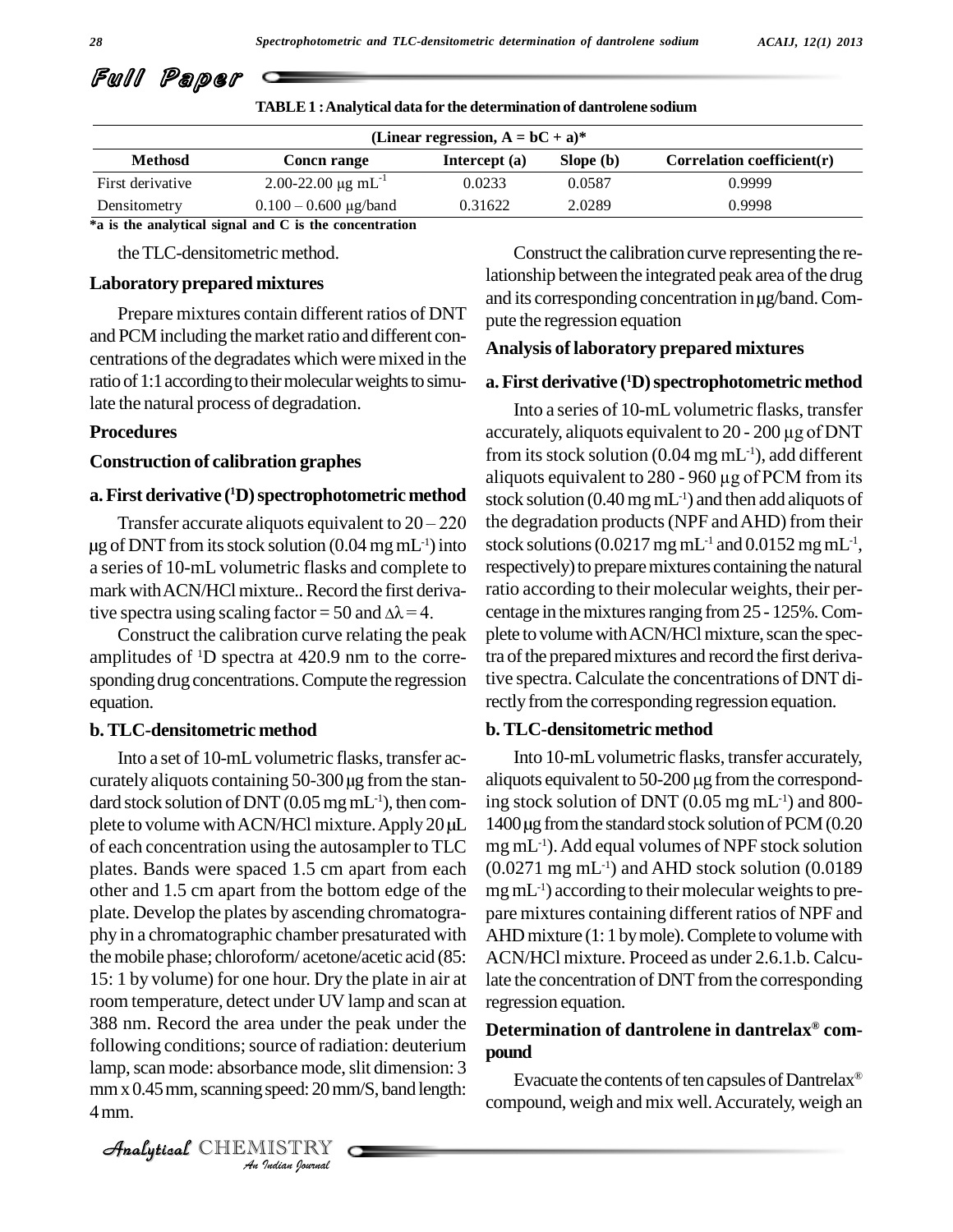amount of the powder equivalent to 4 mg DNT into a beaker, and then add 50 mLACN/HCl mixture. Stir for 10 minutes using a magnetic stirrer then filter into a 100-mLvolumetric flask.Wash the residue three times each with 10 mLACN/HCl mixture and complete to<br>volume with the same solvent. Make a suitable dilution<br>to prepare solutions contain 6  $\mu$ g mL<sup>-1</sup> and 0.1  $\mu$ g/band volume with the same solvent. Make a suitable dilution for <sup>1</sup>DandTLC-densitometric analysis, respectively. Proceed as under 2.6.2. a for <sup>1</sup>Dmethod and 2.6.2.b. forTLC-densitometric analysis.

#### **RESULTSAND DISCUSSION**

The kinetic studies on the hydrolysis of dantrolene sodium in 0.1 N HCl at 37 °C were carried out spectrophotometrically<sup>(22)</sup>. It was found that DNT degrades at the azomethine bond to give NPF andAHD which are pharmacologically inactive and that reaction reaches<br>equilibrium after 10 hours. The suggested mechanism<br>for the degradation process is shown in Figure 2. equilibrium after 10 hours. The suggested mechanism  $\frac{1}{2}$ for the degradation process is shown in Figure 2.

 $DNT$  is co-formulated with PCM in dantrelax $^{\circledast}$  com-



#### **Figure 2 : The suggested mechanism for the degradation process of dantrolene sodium**

pound, so it was involved in the analysis to ensure no interference during the application of the methods on its pharmaceutical formulation.

#### **a. First derivative ( <sup>1</sup>D) procedure**

The zero order absorption spectra of DNT and its degradates (NPF and AHD) show high degree of overlapping, Figure 3, that does not allow the use of direct spectrophotometric analysis of DNT in the presence of its acid degradates.The first derivative spectrophoto metric technique permits selective determination of DNT at  $\lambda$  420.9 nm without interference of neither PCM, NPF  $\qquad 0.82$  and  $0.82$  for DNT, PCM, NPF and AHD, respecnor AHD as in Figure 4. A standard calibration curve tively. was constructed by plotting the peak amplitude of <sup>1</sup>D



**Figure** 3 **:** Zero order spectra of dantrolene sodium  $(-)$ , **paracetamol (Ö), 5-(p-nitrophenyl)furfural and 1 aminohydantoin hydrochloride in mixture (1: 1 by mole)(--- ) usingACN/HCl mixture as a blank**



**paracetamol (Ö), 5-(p-nitrophenyl) furfural and 1 aminohydantoin hydrochloride in mixture (1: 1 by mole)(--- ) usingACN/HCl mixture as a blank**

versus concentration. Conformity with beer's law was evident in concentration range mentioned in TABLE 1.

#### **b. TLC-densitometric method**

(85: 15: 1 by volume). The  $R_f$  values were 0.32, 0.2, 0.82 and 0.82 for DNT, PCM, NPF and AHD, respectively.<br>
The linearity was checked and calibration curve was<br>  $\begin{array}{r}\nA \rightarrow \mathcal{A} \rightarrow \mathcal{A} \rightarrow \mathcal{A} \rightarrow \mathcal{A} \rightarrow \mathcal{A} \rightarrow \mathcal{A$ TLC-densitometry is a useful technique for the resolution and in turn for the determination of drug mixtures, so it was described for the determination of DNT at 388 nm in the presence of its degradation products (NPF and AHD) and PCM in pure form and in pharmaceutical preparation without prior separation. Many trials were done to choose a developing system which can affect the separation. Satisfactory separation was obtained by using the developing phase chloroform/ acetone/acetic acid tively.<br> $\frac{1}{1}$  The linearity was checked and calibration curve was

 $\mathcal{A}$ nalytical $\mathcal{C}$ HEMISTRY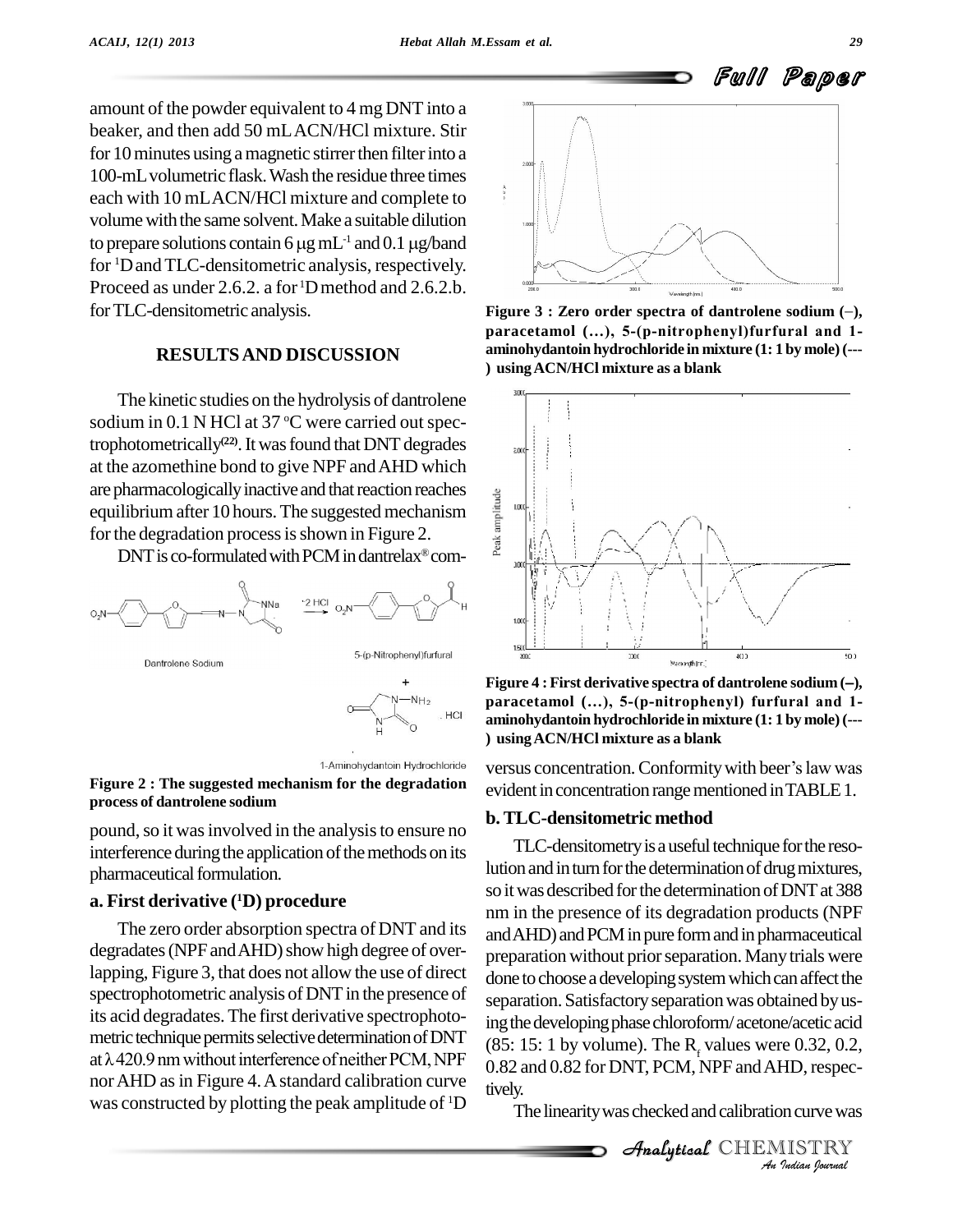# Full Paper

**TABLE2 :Validation of the assay results using the proposed methods**

| <b>Methods</b><br>validation    | <b>First derivative</b>           | <b>Densitometry</b>             |
|---------------------------------|-----------------------------------|---------------------------------|
| Accuracy                        |                                   |                                 |
| Range of linearity              | $2.00 - 22.00 \mu g$<br>$mL^{-1}$ | $0.100 - 0.600$<br>$\mu$ g/band |
| Mean $\pm$ RSD%                 | $99.67 \pm 1.021$                 | 99.97±1.048                     |
| Specificity $\&$<br>selectivity | $99.66 \pm 1.036$                 | $98.81 \pm 0.898$               |
| Precision                       |                                   |                                 |
| $(Mean \pm RSD%)^a$             | $99.59 \pm 0.931$                 | $99.75 \pm 0.924$               |
| $(Mean \pm RSD\%)^b$            | $100.85 \pm 1.103$                | $100.18 \pm 1.035$              |
| (Robustness)                    | $101.01 \pm 1.243$                | $100.96 \pm 1.298$              |

**<sup>a</sup>Intraday precision (average of 3 different concentrations (n=3) within the same day)**

**<sup>b</sup>Interday precision (average of 3 different concentrations (n=3) repeated on 3 successive days)**

constructed for the above linear relation relating the integrated peak areas to the corresponding concentrations.<br>The validity and applicability of the proposed meth-

ods were assessed regarding accuracy, repeatability, intermediate precision and robustness,TABLE 2.The validity of the methods was indicated by the application of the suggested methods for the determination of DNT in pharmaceutical formulation and the application of standard addition technique that revealed no interfer ence from the excepients that may be found in the pharmaceutical preparation,TABLE3.

Results of the determination of DNT in laboratory prepared mixtures of the intact drug, its acid degradates and PCM in different ratios are presented in TABLE 4, showing high sensitivity and selectivity of the proposed methods as stability-indicating methods. TABLE 5<br>shows the statistical analysis of the results in compari-<br>son with the manufacturer's method using student's tshows the statistical analysis of the results in compari-

**TABLE 3 : Determination of dantrolene sodium in pharmaceutical formulation by the proposed methods and application ofstandard addition technique**

| <b>First</b><br>derivative | <b>Densitomery</b>      |
|----------------------------|-------------------------|
|                            |                         |
|                            |                         |
|                            | 99.09±1.110 99.80±0.524 |
|                            |                         |
| 99.76±1.054                | 99.53±0.922             |
| Analytical CHEMISTRY       |                         |
|                            |                         |

**TABLE4 : Determination of dantrolene sodium in presence ofits acid degradatesin laboratory prepared mixtures by the proposedmethods**

| Degradates $\%$ * | <b>First derivative</b> | <b>Densitometry</b> |
|-------------------|-------------------------|---------------------|
| 25%               | 100.37                  | 100.17              |
| 50%               | 99.01                   | 98.00               |
| 75%               | 100.81                  | 99.06               |
| 100%              | 100.50                  | 98.80               |
| 125%              | 98.25                   | 98.00               |
| Mean $\pm$ RSD%   | $99.79 \pm 0.988$       | $98.81 \pm 0.813$   |

**\*Degradates are mixed according to their molecular weights in the ratio 1:1**

**TABLE5 : Statistical comparison between results obtained by applying the proposed and manufacturer methodsfor the determination of dantrolene sodiumin pure powder form**

| <b>Parameters</b>    | <b>First</b><br>derivative | <b>Densitometry</b>               | <b>Manufacturer</b><br>method <sup>a</sup> |
|----------------------|----------------------------|-----------------------------------|--------------------------------------------|
| $Mean \pm SD$        | $99.67 \pm 1.018$          | $99.97 \pm 1.048$                 | 99.56±0.983                                |
| n                    | 6                          | 6                                 | 6                                          |
| Variance             | 1.036                      | 1.098                             | 0.966                                      |
| F                    |                            | $0.07(5.05)^b$ $1.14(4.88)^b$     |                                            |
| Student's t-<br>test |                            | $0.190(2.228)^b$ $0.698(2.179)^b$ |                                            |

**<sup>a</sup>Direct spectrophotometric determination of standard solution of DNTin 0.2% NaOH/DMF mixture at 395 nm <sup>b</sup>The figuresin parenthesis are the corresponding tabulated values at P= 0.05**

test and F-ratio at 95% confidence limit and no signifi cant differencewasfound.

#### **CONCLUSION**

The proposed methods could be used as stability indicating methods, for the determination of DNT in pharmaceutical laboratories for routine analysis and quality control analysis in both pure and dosage forms and for checking the extent of its degradation in phar maceutical formulations due to their simplicity, accuracyand sensitivity.

#### **REFERENCES**

**[1]** A.C.Moffat, M.David Osselton, B.Widdop; Clarke's analysis of arugs and poisons in pharmaceuticals, Body Fluids and Post-mortem Materials, 3 rd Edition, The Pharmaceutical Press, London, **(2004)**.